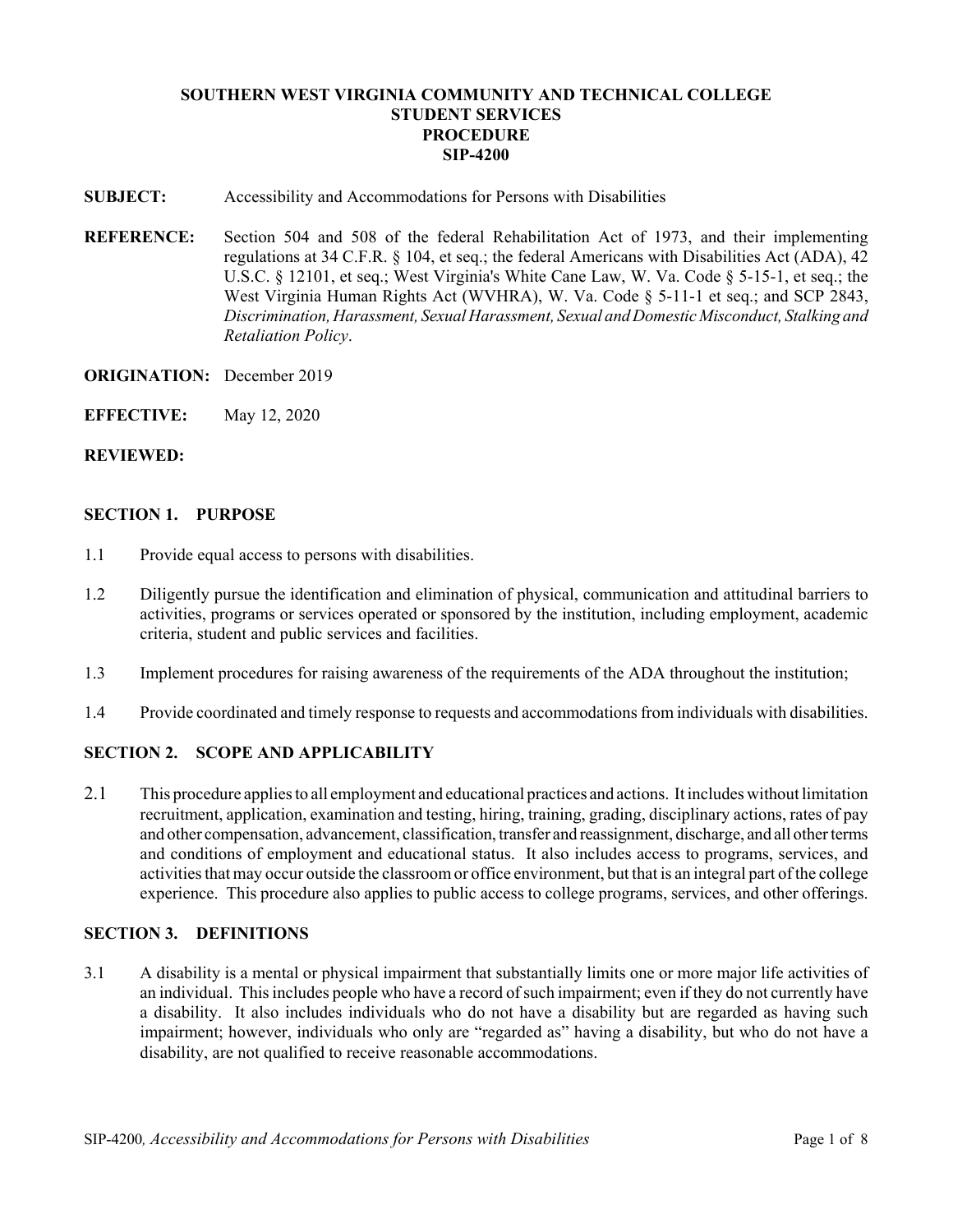- 3.2 A qualified individual with a disability is an individual with a disability who meets all the skills, experience, knowledge, educational and other requirements of the position and can perform the essential functions of the position with or without reasonable accommodation.
- 3.3 Reasonable workplace accommodations are actions taken that permits an employee or job applicant with a disability to enable Southern's employees with a disability to perform the activities involved in the position held or sought in a reasonable manner, provided that such actions to not impose an undue hardship on the employer or eliminate essential functions of the job. These include, but are not limited to, provision of an accessible work site, acquisition or modification of equipment, support services for persons with impaired hearing or vision, job restructuring, and/or modified work schedules.
- 3.4 Reasonable academic accommodations are modifications, adjustments, auxiliary aids, and/or services that give a student with a disability an equal opportunity to benefit from the educational process, as well as adjustments to policy, practice, and programs that "level the playing field" for students with disabilities and provide equal access to Southern's programs and activities. This adjustment must be made without altering the fundamental goals of a course or lowering standards in a class
- 3.5 An undue hardship is a significant disruption, expense, and/or difficulty posed by an accommodation. Please note that the issue of whether a requested accommodation poses an undue hardship must be based upon significant difficulty or expense, meaning it would be unduly costly, extensive, substantial, and/or disruptive. Unless reasonable alternative accommodations can be offered, undue hardship should not be asserted without consultation with Southern's ADA Coordinator.
	- 3.5.1 Should Southern deny a requested accommodation, it must be prepared to show that complying with the request would constitute an undue hardship or a fundamental alteration of the applicable curriculum or program.
- 3.6 Auxiliary aids are actions taken or materials provided to ensure that qualified students with disabilities can receive the benefits of the educational program, regardless of impaired sensory, manual or speaking skills. Auxiliary aids may include audio or described taped texts, sign language or oral interpreters, captioning or other effective methods of making orally-delivered materials available to students with hearing impairments, readers for students with visual impairments, classroom equipment adapted for use by students with manual impairments, and other similar services and actions. Auxiliary aids do not include personal services or equipment, such as attendants, readers for personal use or individually prescribed devices unrelated to the course of study.
- 3.7 Essential function means a fundamental duty of a position. A duty may be considered an essential function if (a) the position exists to perform that function; (b) there are a limited number of employees available who could fulfill that function; and/or the function is highly specialized. In determining whether a duty is essential, it is also relevant to consider the amount of time spent performing the function, consequences of not allowing someone to perform the function, written job description, and the work experience of people who are performing the job or who have performed the job in the past.
- 3.8 A qualified student with a disability is a student with a disability who meets the academic and technical standards requisite to admission or participation in the education program or activity, with or without the provision of academic accommodations and/or auxiliary aids.

## **SECTION 4. PROCEDURE**

4.1 Academic Accommodation for Students with Disabilities.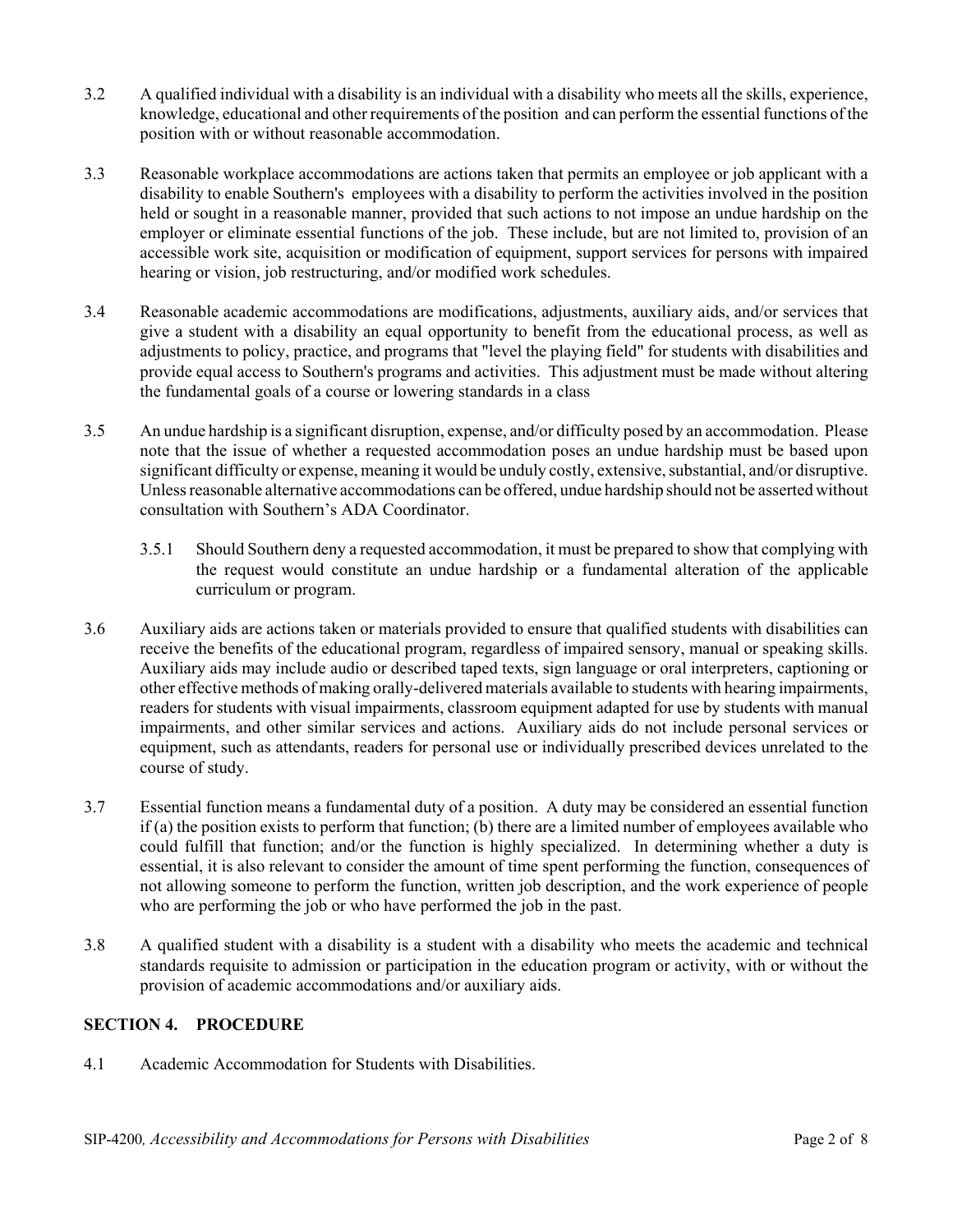- 4.1.1 Southern will make such modifications to its academic requirements as are necessary to ensure that such requirements do not discriminate, or have the effect of discriminating, on the basis of disability against a qualified applicant or student with a disability. Academic requirements that the institution can demonstrate are essential to the instruction being pursued by such students or to any directly related licensing requirements will not be regarded as discriminatory. Modifications may include, but are not limited to, changes in the length of time permitted for the completion of degree requirements, substitution of specific courses required for the completion of degree requirements, and adaptation of the manner in which specific courses are conducted. [34 C.F.R. §104.44(a)]
- 4.1.2 Neither Section 504 of the Rehabilitation Act nor the ADA requires Southern to lower their academic standards or substantially alter the essential elements of its courses or programs to accommodate students with disabilities. The requirement to provide reasonable accommodations is designed to afford an equal opportunity for students with disabilities. Achieving reasonable accommodations for a student with a disability involves shared responsibility among students, faculty and staff.
- 4.1.3 Should Southern deny a requested accommodation, it must be prepared to show that complying with the request would constitute an undue hardship or fundamental alteration of the applicable curriculum or program.
- 4.1.4 The following accommodations are widely accepted, but are not limited to, higher education:
	- 4.1.4.1 Providing services such as readers, interpreters and note-takers.
	- 4.1.4.2 Allowing extra time for examinations, assignments and projects.
	- 4.1.4.3 Permitting exams to be individually proctored, read orally, dictated or typed.
	- 4.1.4.4 Recording lectures.
	- 4.1.4.5 Using computer software for assistance in studying and on tests.
	- 4.1.4.6 Using alternative testing formats to demonstrate course mastery.
	- 4.1.4.7 Changing classrooms as needed for accessibility.
- 4.1.5 Documentation of a disability.
	- 4.1.5.1 Students who are requesting support services are required to submit documentation through the Office of Disability Services to verify eligibility for reasonable accommodations. Students are not required to assume the responsibility for securing a necessary accommodation. Southern will review and evaluate that documentation and when required under law provide reasonable accommodations for a student's known disability so that the student has an equal opportunity to participate in Southern's courses, activities or programs.
	- 4.1.5.2 Documentation must validate the need for services based on the individual's current level of functioning in an educational setting. If the documentation is found to be insufficient or if the requested accommodation is not reasonable, Southern is not obliged to provide accommodations. If the documentation is found to be sufficient and the requested accommodation reasonable, Southern will implement appropriate accommodations.
- 4.1.6 Types of accommodations provided.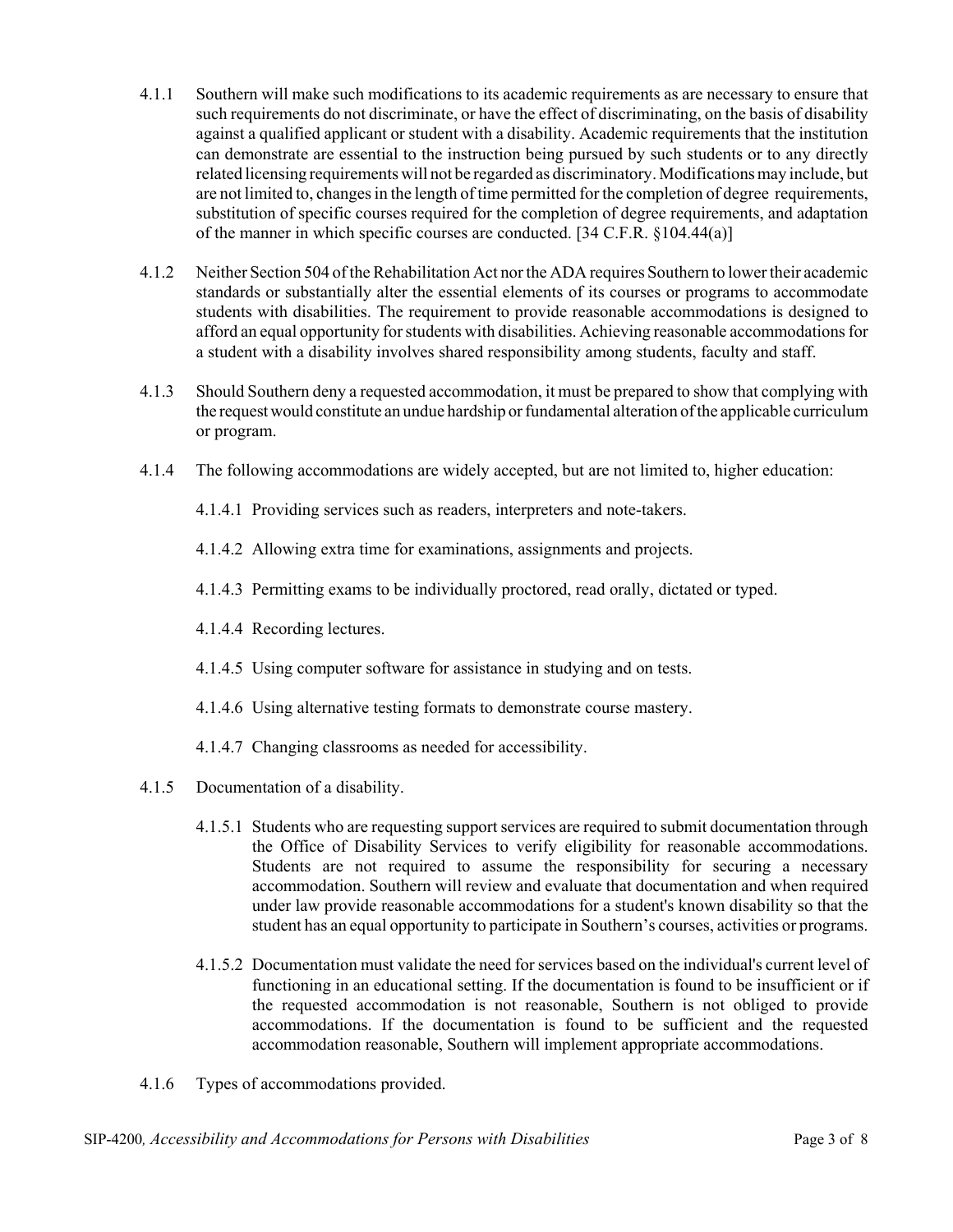- 4.1.6.1 Students with disabilities may be accorded two types of accommodations: they may be permitted to substitute particular courses for some of those required under their degree requirements, or they may be afforded approved accommodations within the courses they take.
- 4.1.6.2 If a course substitution is requested, the request must be received by the academic Dean of the school that offers the course to be deleted from the student's requirements typically no later than the semester prior to the one in which the student proposes to take one or more of the substitute courses.
- 4.1.6.3 Once received by the Dean, the course substitution request is considered by the academic school.
- 4.2 Appeal Procedure Relating to the Provision of Accommodations for Students with Disabilities.
	- 4.2.1 Students, faculty or staff at Southern who disagree with the provision of accommodations for students with disabilities may submit an appeal to the Director of Disability Services/ADA Coordinator. Appeals related to decisions made by the Director of Disability Services regarding the denial of accommodations should be submitted to the Vice President for Student Services, or his or her designee. Grievances or complaints of discrimination based on disability relating to other circumstances not described above should be addressed to the ADA Coordinator using the process and timeline outlined through Southern's Discrimination Complaints policy SCP 2843, *Discrimination, Harassment, Sexual Harassment, Sexual and Domestic Misconduct, Stalking and Retaliation Policy*.
	- 4.2.2 Appeals may be initiated by:
		- 4.2.2.1 A student or faculty member, regarding academic accommodations;
		- 4.2.2.2 A student or staff member, regarding accommodations for non-academic programs or activities; or
		- 4.2.2.3 A student, regarding accommodation decisions of the director of disability services.
	- 4.2.3 Appeals must:
		- 4.2.3.1 Be submitted in writing;
		- 4.2.3.2 State the specific nature and basis of the appeal;
		- 4.2.3.3 Be signed and dated by the individual making the appeal; and
		- 4.2.3.4 Be submitted no later than one hundred eighty (180) days from the date of notification of the decision being appealed.
	- 4.2.4 Appeal Review
		- 4.2.4.1 Within two (2) working days of receiving the appeal, the Director or Vice President for Student Services or his or her designee will schedule a meeting with the Dean of the department involved, the faculty or staff member involved and the student. The purpose of this meeting will be to review the circumstances and, if possible, to reach a mutually agreed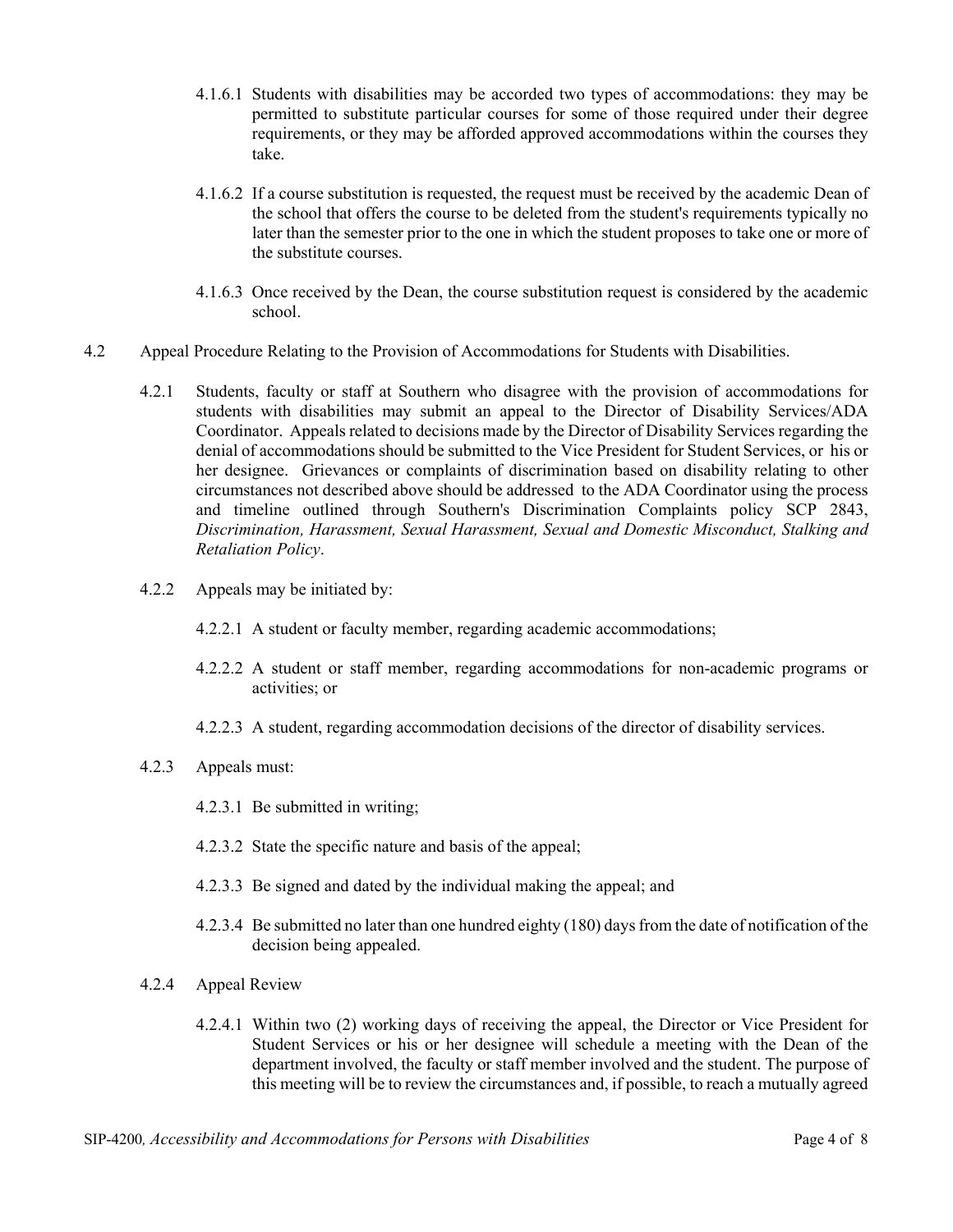upon resolution.

- 4.2.4.2 If unresolved, the appeal will be forwarded by the Director or Vice President for Student Services or their designee to an Appeal Review Committee for a second and final decision.
- 4.2.4.3 The Appeal Review Committee will be composed of three members selected by the Director or the Vice President for Student Services or his or her designee.
- 4.2.4.4 In all circumstances listed above, the Appeal Review Committee may seek input from appropriate parties other than committee members.
- 4.2.4.5 The appeal process, including the initial meeting, the meeting of the Appeal Review Committee and communication of the final decision to the individual making the appeal should be completed with expediency, ideally within seven (7) working days to avoid any delay in provision of accommodations or support services.
- 4.3 Reasonable Workplace Accommodation for Disabilities.
	- 4.3.1 Any employee requiring an accommodation shall notify the Director of Human Resources as soon as practical, informing the Director of the nature of the disability and the requested reasonable accommodation. Any supervisor notified of a disability shall immediately report it to the Director of Human Resources or his/her designee.
	- 4.3.2 The employee shall provide to the Director of Human Resources or his/her designee the following within a reasonable time from the date of notification, not to exceed fourteen (14) business days.
	- 4.3.3 A letter from an appropriate healthcare or rehabilitation professional. The letter shall contain a diagnosis, prognosis and an evaluation as to the effect the impairment will have on the employee's ability to perform the essential duties associated with the employee's position.
	- 4.3.4 A copy of all documentation relevant to making a decision about reasonable accommodation. Relevant documents may include, but are not limited to, medical records.
		- 4.3.4.1 The Director of Human Resources or his/her designee may request a letter from the employee that includes:
			- 4.3.4.1.1 The nature and extent of the physical or mental impairment;
			- 4.3.4.1.2 A complete medical diagnosis by a qualified professional, including the results of any tests conducted to verify the extent of the condition;
			- 4.3.4.1.3 Which, if any, of the major life functions are substantially limited as a result of the employee's condition;
			- 4.3.4.1.4 A prognosis, including the permanent or temporary nature of the condition and a list of all job functions or tasks the employee can perform if reasonable accommodation is provided; and
			- 4.3.4.1.5 Recommendations for appropriate reasonable accommodation(s) based on the job description and current duties, if applicable, including the source and type of any special equipment that may be needed.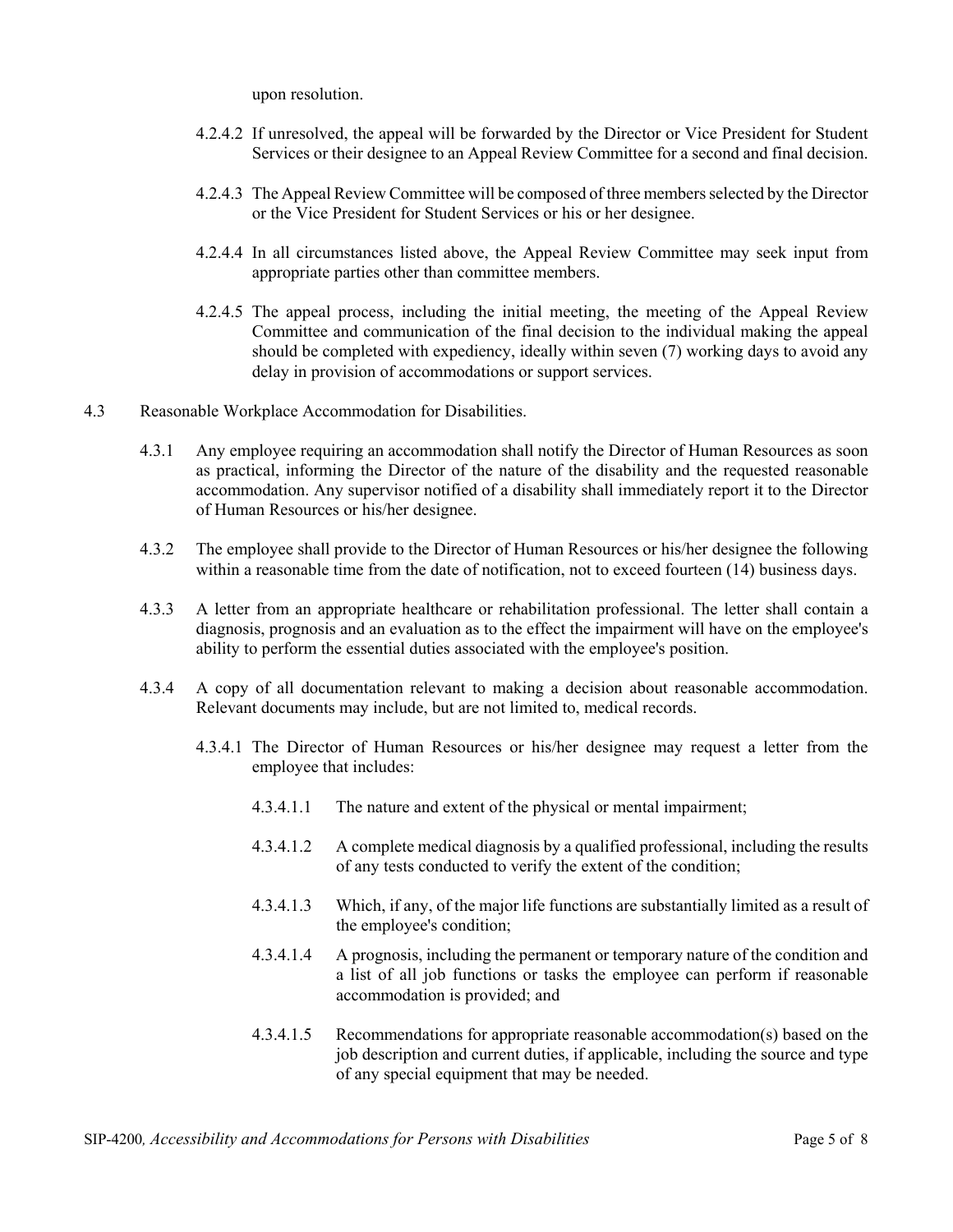- 4.3.4.2 The Director of Human Resources or his/her designee shall confer with the employee to ascertain the employee's requirements and input on a reasonable accommodation.
- 4.3.4.3 Reasonable workplace accommodations may include making existing facilities readily available; modifications or adjustments to the work environment or manner or circumstances under which the position's essential functions are customarily performed; modifications or adjustments that enable the individual with the disability to enjoy equal benefits and privileges as other similarly situated employees without disabilities; and other appropriate adjustment to the work environment of a qualified individual with a disability.
- 4.3.4.4 Unless extenuating circumstances exist, the review process should not exceed a period of thirty (30) days.
- 4.4 Discrimination Complaints
	- 4.4.1 Grievances or complaints of discrimination based on disability relating to other circumstances not described above should be addressed to the ADA Coordinator using the process and timeline outlined through Southern's Discrimination Complaints policy SCP 2843, *Discrimination, Harassment, Sexual Harassment, Sexual and Domestic Misconduct, Stalking and Retaliation Policy*.
- 4.5 Accessibility of Electronic Information Resources (EIR)
	- 4.5.1 For compliance review purposes, all EIR vendors/companies must provide accessibility information.
	- 4.5.2 Web Accessibility: All official and affiliated college web pages intended for public viewing shall be accessible to, and usable by, all users and compliant with current web accessibility standards, unless an exception is approved by the president, or an exemption has been made.
	- 4.5.3 Web developers shall follow guidelines established by Section 508 of the Rehabilitation Act, as amended, to the extent required under law, and criteria established by World Wide Web Consortium (W3C) Web Accessibility Initiative (WAI) guidelines to improve the accessibility of the college's website.
	- 4.5.4 Grievances: If a user has a complaint about the accessibility of Southern's websites, or access to other electronic equipment, he or she should notify the Electronic Accessibility Coordinator (EAC).
	- 4.5.5 The EAC, or his or her designee, will contact the complainant regarding the issue and attempt to resolve the complaint.
	- 4.5.6 The complainant is expected to cooperate with the EAC and appropriate college personnel in the process of determining a resolution.
	- 4.5.7 The EAC will make recommendations to the relevant college departments and officials responsible for making electronic and information resources accessible.

## **SECTION 5. BACKGROUND OR EXCLUSIONS**

5.1 None.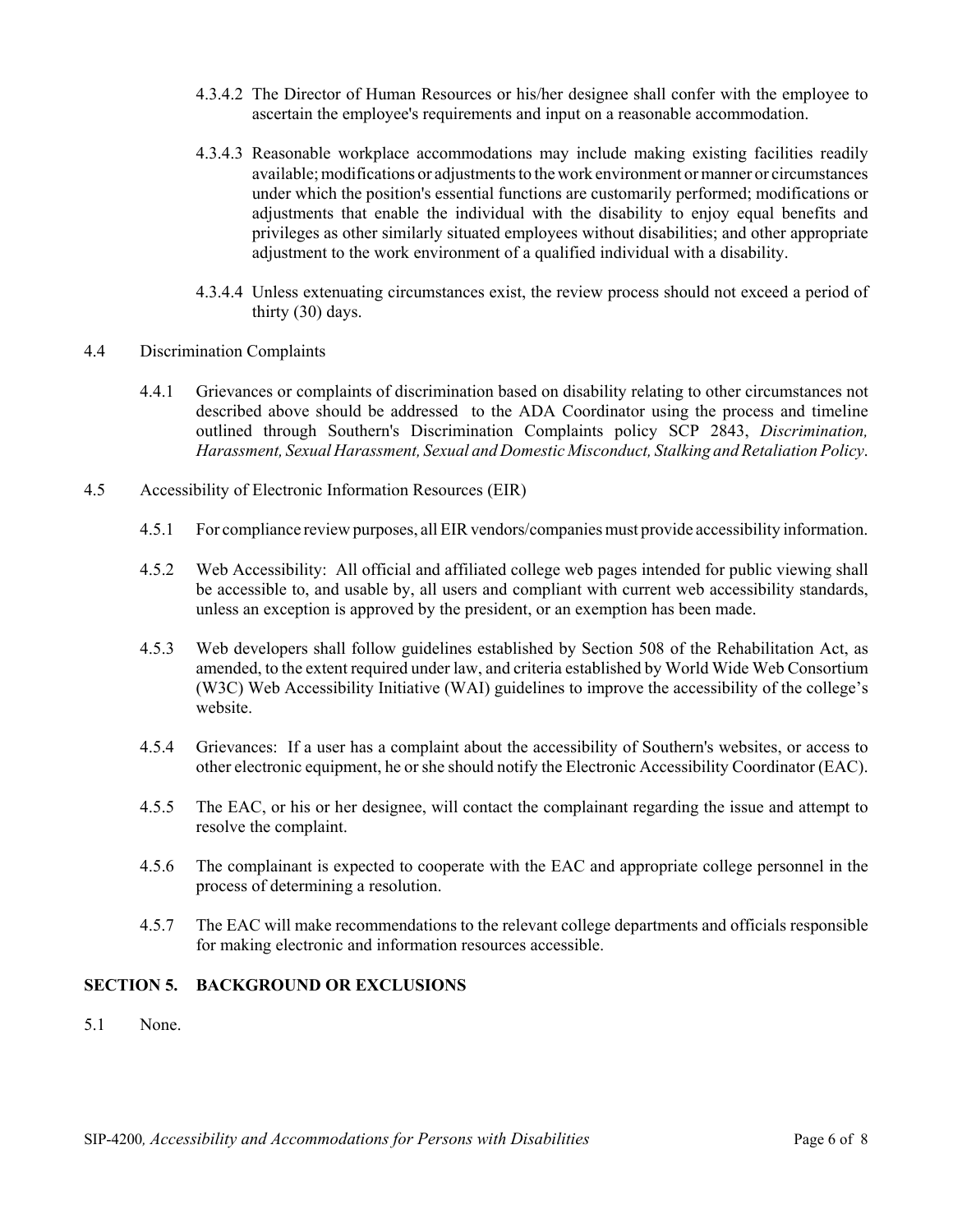## **SECTION 6. GENERAL PROVISIONS**

#### 6.1 None.

#### **SECTION 7. RESPONSIBILITIES**

- 7.1 The ADA Coordinator organizes compliance with Section 504 of the Rehabilitation Act of 1973, as amended, and the Americans with Disabilities Act.
- 7.2 Academic deans, faculty, and directors have primary responsibility for providing access to programs and activities in their respective divisions and for seeking assistance to ensure physical access to the facilities in which those programs are offered.
- 7.3 The Director of Disability Services works directly with students with disabilities, individual faculty members, and academic departments in the provision of classroom accommodations and assists other college departments in providing access and coordinating accommodations for programs, activities, and services offered by Southern outside the classroom.
- 7.4 The Director of Human Resources at Southern will make reasonable workplace accommodations for any employee having a known physical or mental impairment. Requests for workplace accommodations are submitted to the director of human resources, who reviews and recommends reasonable workplace accommodations on a case-by-case basis.
- 7.5 Electronic Accessibility Coordinator (EAC). The President or chief information officer shall designate an Electronic Accessibility Coordinator to develop and maintain electronic information resources (EIR) accessibility rules, standards, and procedures and assist college personnel with relevant training information for EIR accessibility.
- 7.6 Campus Directors in conjunction with the ADA Coordinator are responsible for building and facilities access.

## **SECTION 8. CANCELLATION**

8.1 None.

## **SECTION 9. REVIEW STATEMENT**

9.1 This document shall be reviewed on a regular basis with a time frame for review to be determined by the President or the President's designee. Upon such review, the Cabinet-level Administrator may recommend to the President's Cabinet that the procedure be amended or repealed.

## **SECTION 10. SIGNATURES**

**President Date** mela L alderma 05/12/2020

05/12/2020

**Cabinet-level Administrator Date**